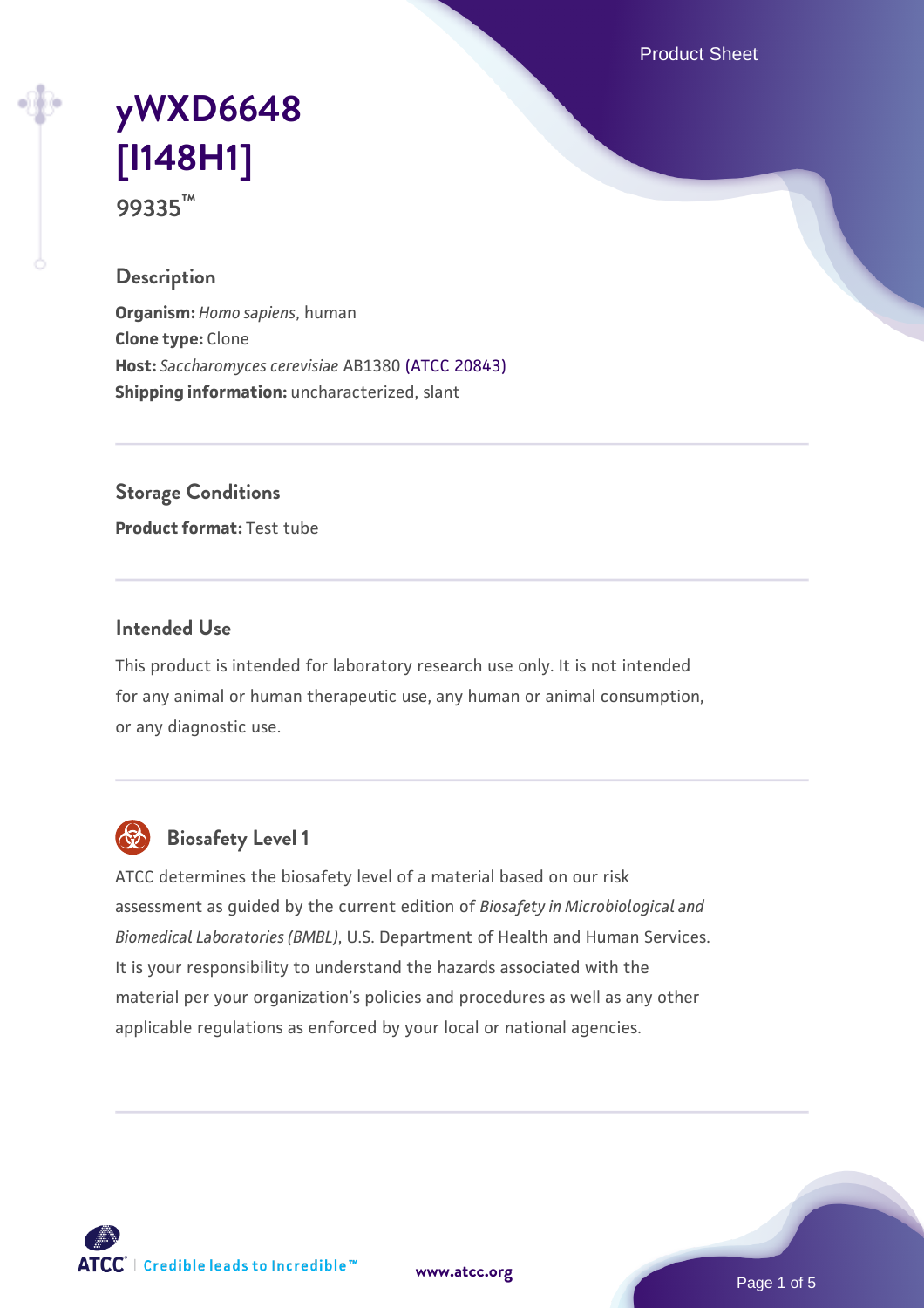**99335**

## **Certificate of Analysis**

For batch-specific test results, refer to the applicable certificate of analysis that can be found at www.atcc.org.

## **Insert Information**

**Type of DNA:** genomic **Genome:** Homo sapiens **Chromosome:** X **Gene name:** DNA Segment **Gene product:** DNA Segment **Contains complete coding sequence:** Unknown

## **Vector Information**

**Type of vector:** YAC **Markers:** SUP4; URA3; TRP1

## **Growth Conditions**

**Medium:**  [ATCC Medium 1245: YEPD](https://www.atcc.org/-/media/product-assets/documents/microbial-media-formulations/1/2/4/5/atcc-medium-1245.pdf?rev=705ca55d1b6f490a808a965d5c072196) **Temperature:** 30°C

## **Notes**

More information may be available from ATCC (http://www.atcc.org or 703- 365-2620).

## **Material Citation**

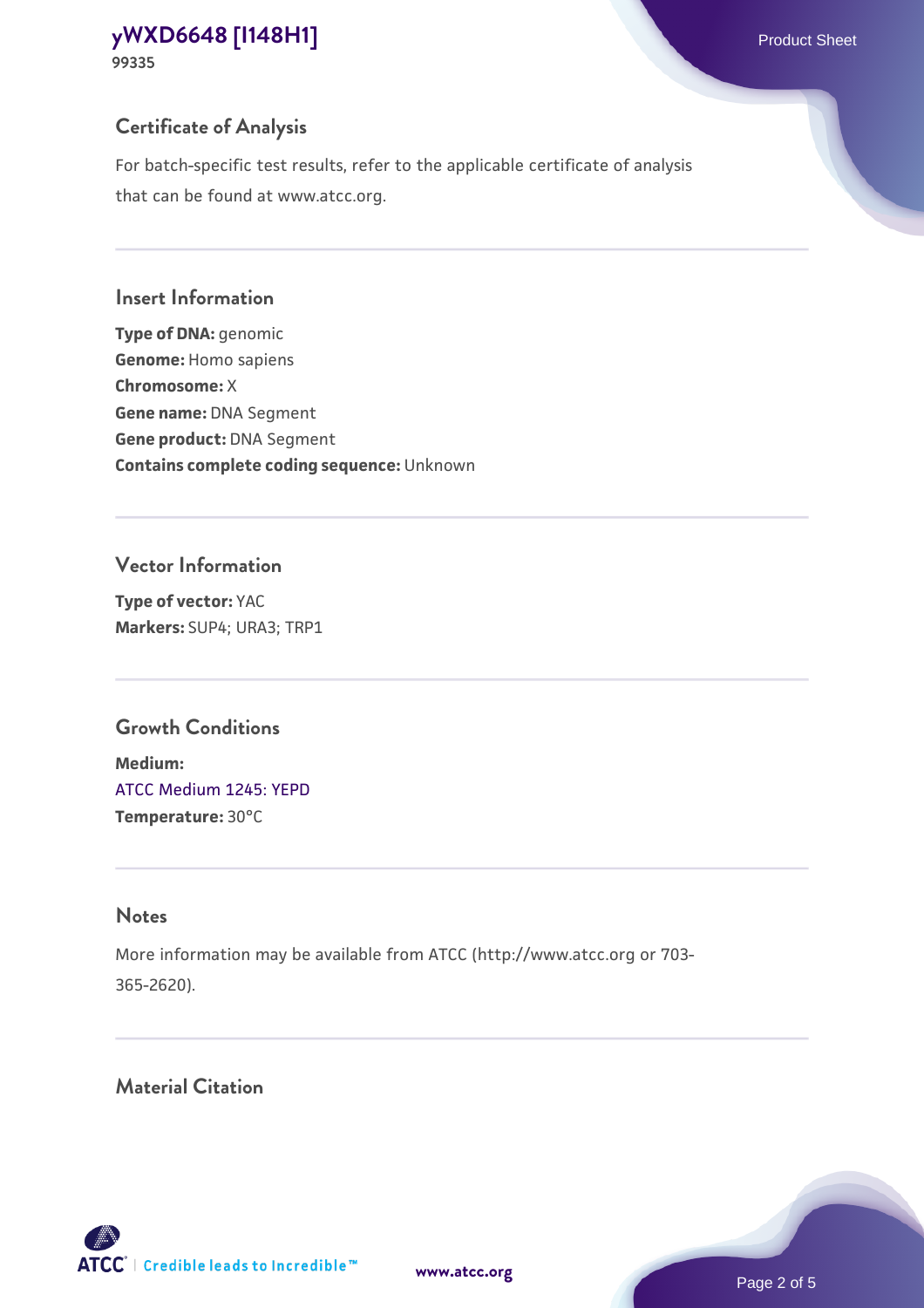If use of this material results in a scientific publication, please cite the material in the following manner: yWXD6648 [I148H1] (ATCC 99335)

#### **References**

References and other information relating to this material are available at www.atcc.org.

### **Warranty**

The product is provided 'AS IS' and the viability of  $ATCC<sup>®</sup>$  products is warranted for 30 days from the date of shipment, provided that the customer has stored and handled the product according to the information included on the product information sheet, website, and Certificate of Analysis. For living cultures, ATCC lists the media formulation and reagents that have been found to be effective for the product. While other unspecified media and reagents may also produce satisfactory results, a change in the ATCC and/or depositor-recommended protocols may affect the recovery, growth, and/or function of the product. If an alternative medium formulation or reagent is used, the ATCC warranty for viability is no longer valid. Except as expressly set forth herein, no other warranties of any kind are provided, express or implied, including, but not limited to, any implied warranties of merchantability, fitness for a particular purpose, manufacture according to cGMP standards, typicality, safety, accuracy, and/or noninfringement.

#### **Disclaimers**

This product is intended for laboratory research use only. It is not intended for any animal or human therapeutic use, any human or animal consumption,



**[www.atcc.org](http://www.atcc.org)**

Page 3 of 5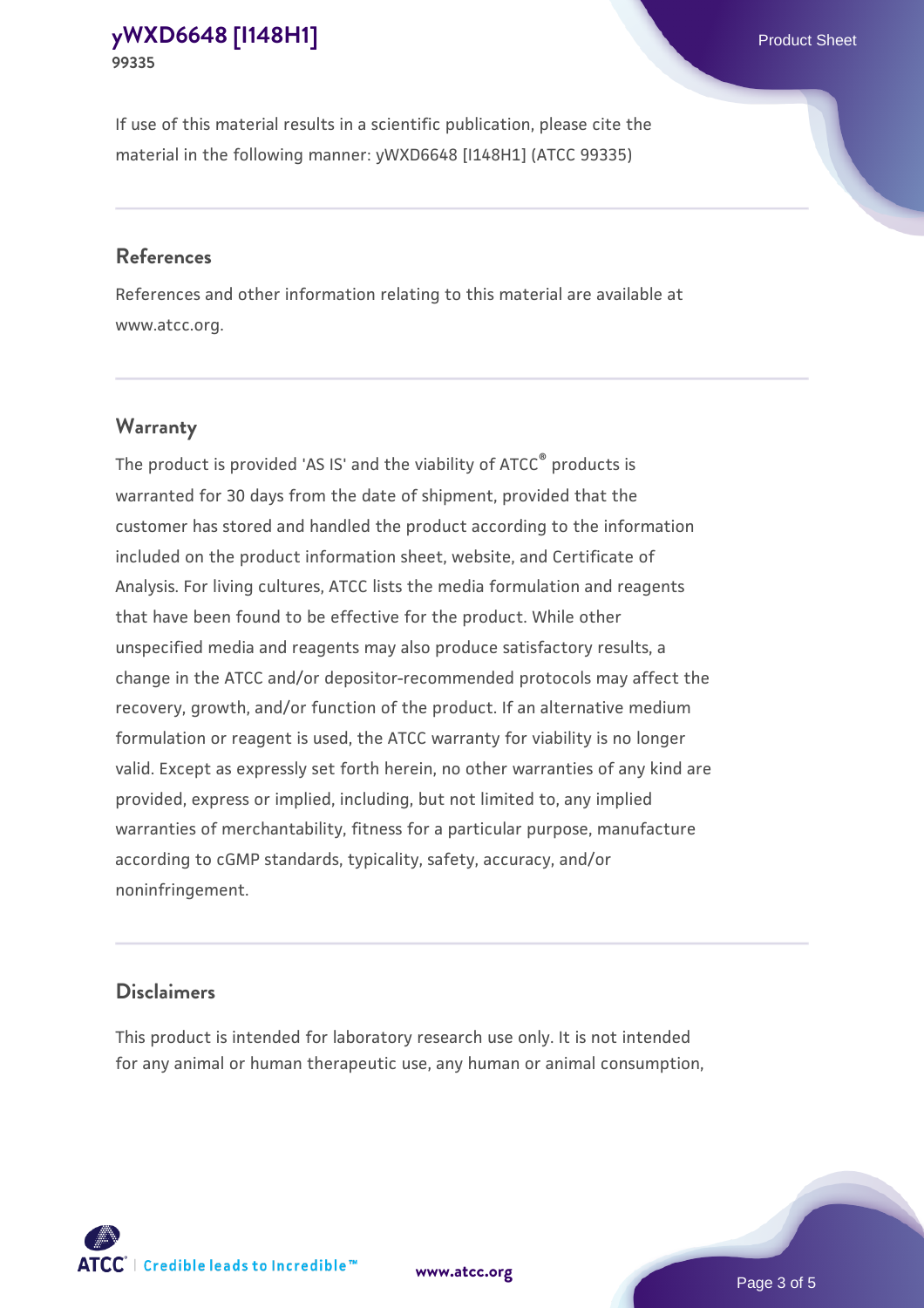or any diagnostic use. Any proposed commercial use is prohibited without a license from ATCC.

While ATCC uses reasonable efforts to include accurate and up-to-date information on this product sheet, ATCC makes no warranties or representations as to its accuracy. Citations from scientific literature and patents are provided for informational purposes only. ATCC does not warrant that such information has been confirmed to be accurate or complete and the customer bears the sole responsibility of confirming the accuracy and completeness of any such information.

This product is sent on the condition that the customer is responsible for and assumes all risk and responsibility in connection with the receipt, handling, storage, disposal, and use of the ATCC product including without limitation taking all appropriate safety and handling precautions to minimize health or environmental risk. As a condition of receiving the material, the customer agrees that any activity undertaken with the ATCC product and any progeny or modifications will be conducted in compliance with all applicable laws, regulations, and guidelines. This product is provided 'AS IS' with no representations or warranties whatsoever except as expressly set forth herein and in no event shall ATCC, its parents, subsidiaries, directors, officers, agents, employees, assigns, successors, and affiliates be liable for indirect, special, incidental, or consequential damages of any kind in connection with or arising out of the customer's use of the product. While reasonable effort is made to ensure authenticity and reliability of materials on deposit, ATCC is not liable for damages arising from the misidentification or misrepresentation of such materials.

Please see the material transfer agreement (MTA) for further details regarding the use of this product. The MTA is available at www.atcc.org.

### **Copyright and Trademark Information**

© ATCC 2021. All rights reserved.

ATCC is a registered trademark of the American Type Culture Collection.



**[www.atcc.org](http://www.atcc.org)**

Page 4 of 5